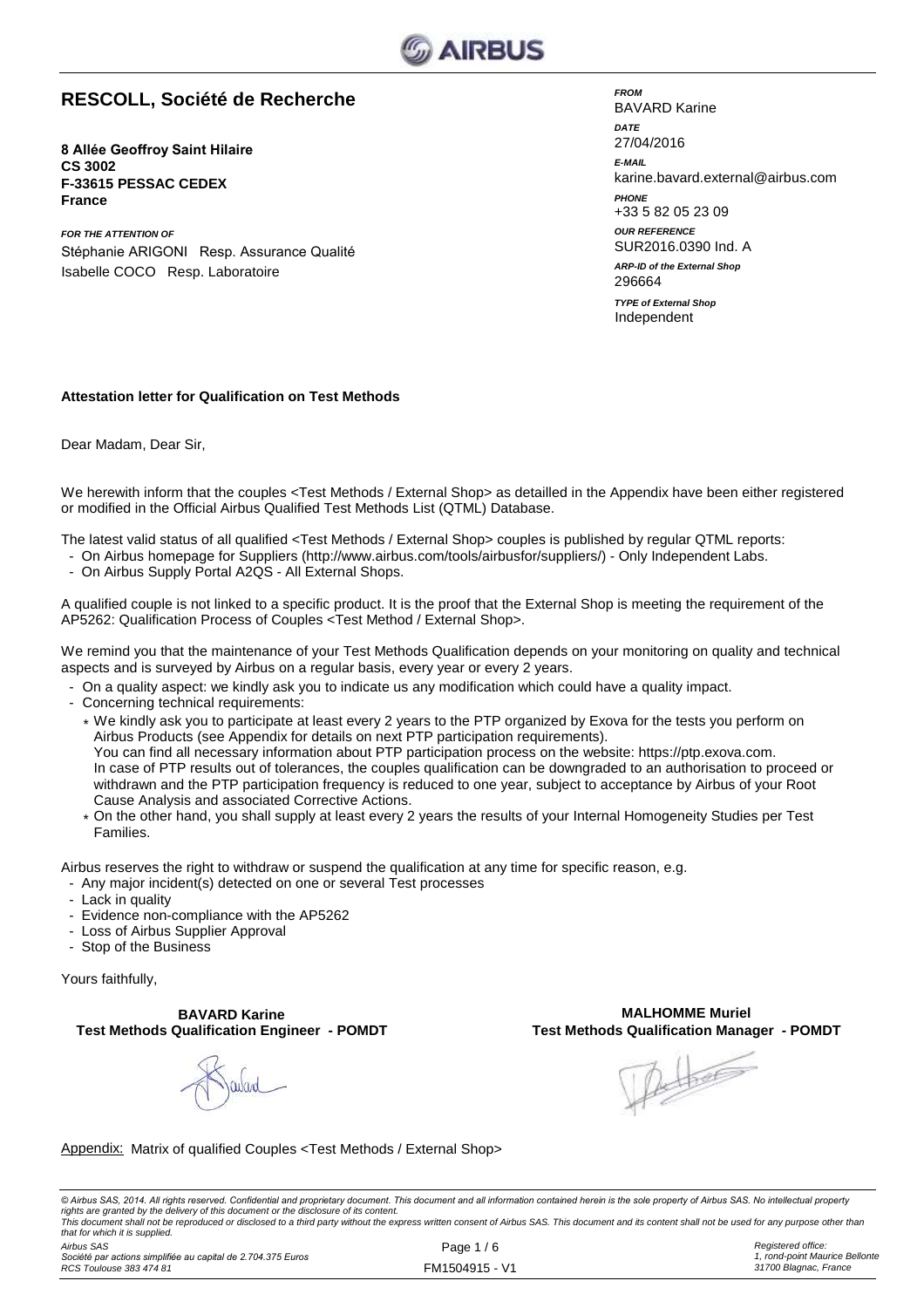

### **We hereby declare the External Shop: RESCOLL, Société de Recherche**

8 Allée Geoffroy Saint Hilaire CS 3002 F-33615 PESSAC CEDEX France

#### *FROM* BAVARD Karine *DATE* 27/04/2016 *OUR REFERNCE* SUR2016.0390 Ind. A 296664 Independent *ARP-ID of the External Shop TYPE of External Shop*

**Qualified or Authorised to proceed for the following Test processes:**

| <b>Test</b><br>Standard(s) *        | <b>Test label</b>                                                                                                                                                              | Complex. | Qualif.<br><b>Status</b>                  | <b>Next PTP</b><br>part. ** | Remark                                                   |
|-------------------------------------|--------------------------------------------------------------------------------------------------------------------------------------------------------------------------------|----------|-------------------------------------------|-----------------------------|----------------------------------------------------------|
| AITM 1-0002<br>(ISO 14129)          | Fibre reinforced plastics - Determination<br>of in-plane shear properties (±45° tensile<br>test)                                                                               | Low      | Qualified                                 | 2017                        |                                                          |
| AITM 1-0003                         | Determination of the glass transition<br>temperatures (DMA)                                                                                                                    | High     | Authorised to<br>Proceed<br>December 2016 | 2016                        | Pending QCS                                              |
| AITM 1-0005<br>(EN 6033)            | Fibre reinforced plastics - Determination<br>of interlaminar fracture toughness<br>energy - Mode I - G1c                                                                       | High     | Qualified                                 | 2016                        | composite<br>QCS131338                                   |
| AITM 1-0007-<br>A/B/C/D             | Fibre reinforced plastics - Determination<br>of plain, open hole and filled hole tensile<br>strength                                                                           | Low      | Qualified                                 | 2016                        | Composite                                                |
| AITM 1-0008-<br>A1 (<200kN) /<br>A2 | Fiber reinforced plastics - Determination<br>of plain compression strength                                                                                                     | High     | Authorised to<br>Proceed<br>December 2016 |                             | composite<br>restricted to AITM 1-0008 A2<br>Pending QCS |
| AITM 1-0008-<br>B/C/D               | Fiber reinforced plastics - Determination<br>of open hole or filled hole compression<br>strength                                                                               | Low      | Qualified                                 |                             |                                                          |
| AITM 1-0019                         | Determination of tensile lap shear<br>strength of composite joints                                                                                                             | Low      | Qualified                                 | 2017                        |                                                          |
| AITM 1-0025                         | Fiber reinforced plastics - Flatwise tensile<br>test of composite sandwich panel                                                                                               | Low      | Qualified                                 | 2017                        |                                                          |
| AITM 1-0053                         | Carbon fibre reinforced plastics -<br>Determination of fracture toughness<br>energy of bonded joints - Mode I - G1c                                                            | High     | Qualified                                 | 2017                        | composite<br>QCS131335                                   |
| AITM 2-0002                         | Resistance of Materials when tested<br>according to the 12 s or 60 s Vertical<br><b>Bunsen Burner Test</b>                                                                     | Low      | Qualified                                 |                             | Composite (A)<br>Nid d'abeilles (G)                      |
| AITM 2-0003                         | Resistance of Materials when tested<br>according to the 15s horizontal bunsen<br>burner test                                                                                   | Low      | Qualified                                 |                             | Composite (A)<br>Nid d'abeilles (G)                      |
| AITM 2-0004                         | Flammability of non-metallic materials -<br>Small burner test, 45° - Determination of<br>the resistance of material to flame and<br>glow propagation, and to flame penetration | Low      | Qualified                                 |                             | Composite (A)<br>Nid d'abeilles (G)                      |
| AITM 2-0005                         | Flammability of non-metallic materials -<br>Small burner test, 60° - Determination of<br>the resistance of electrical wire insulation<br>materials to flame at 60°             | Low      | Qualified                                 |                             |                                                          |
| AITM 2-0006                         | Determination of heat release and heat<br>release rate of aircraft materials                                                                                                   | High     | Qualified                                 |                             | QCS151103                                                |
| AITM 2-0007                         | Determination of the specific optical<br>smoke density of component parts or sub-<br>assemblies of aircraft interior                                                           | High     | Qualified                                 |                             | QCS1511104                                               |

*Airbus SAS* © Airbus SAS, 2014. All rights reserved. Confidential and proprietary document. This document and all information contained herein is the sole property of Airbus SAS. No intellectual property<br>rights are granted by the deli *that for which it is supplied.*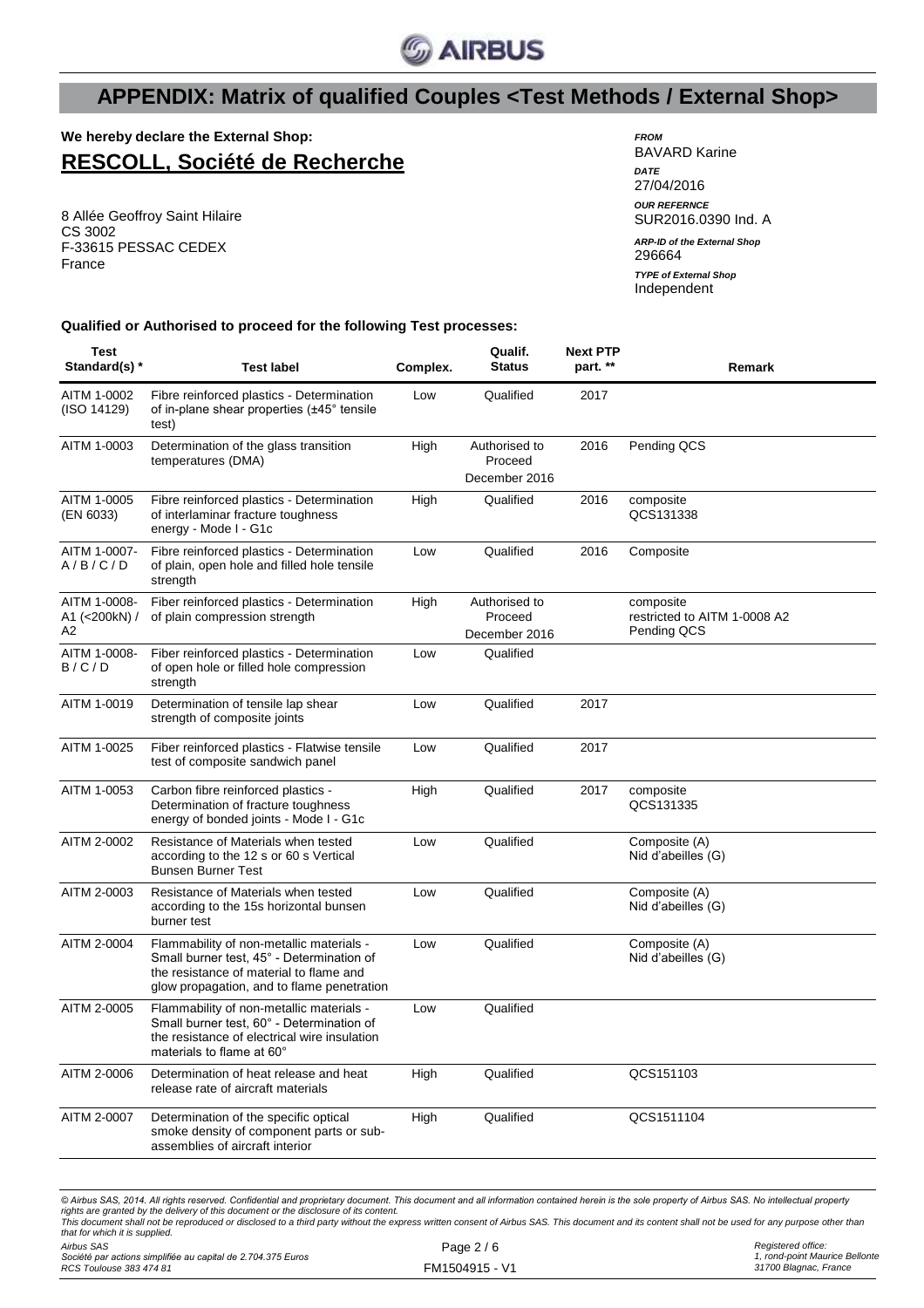

**We hereby declare the External Shop: RESCOLL, Société de Recherche**

8 Allée Geoffroy Saint Hilaire CS 3002 F-33615 PESSAC CEDEX France

#### *FROM* BAVARD Karine *DATE* 27/04/2016 *OUR REFERNCE* SUR2016.0390 Ind. A 296664 *ARP-ID of the External Shop* Independent *TYPE of External Shop*

#### **Qualified or Authorised to proceed for the following Test processes:**

| Test<br>Standard(s) *    | Test label                                                                                                                                                                                 | Complex. | Qualif.<br><b>Status</b>              | <b>Next PTP</b><br>part. ** | Remark                                                                                  |
|--------------------------|--------------------------------------------------------------------------------------------------------------------------------------------------------------------------------------------|----------|---------------------------------------|-----------------------------|-----------------------------------------------------------------------------------------|
| AITM 2-0008              | Determination of the optical smoke<br>density of electrical and non-electrical<br>cable                                                                                                    | High     | Authorised to<br>Proceed              |                             | Authorisation granted based in satisfactory<br>technical test witnessing. Authorisation |
|                          |                                                                                                                                                                                            |          | December 2016                         |                             | condition to completion of PTP.                                                         |
| AITM 2-0038              | Flammability of non-metallic heat<br>shrinkable tubings - Small burner test,<br>60° - Determination of the resistance of<br>non-metallic heat shrinkable tubings to<br>flame at $60^\circ$ | Low      | Qualified                             |                             |                                                                                         |
| AITM 2-0061              | Water pick up test-method to determine<br>the impregnation level of prepeg materials                                                                                                       | Low      | Qualified                             |                             |                                                                                         |
| AITM 3-0001<br>(EN 6040) | Analysis of thermoset systems by high<br>performance liquid chromatography<br>(HPLC)                                                                                                       | Low      | Qualified                             |                             |                                                                                         |
| AITM 3-0002              | Analysis of non metallic material<br>(uncured) by differential scanning<br>calorimetry (DSC)                                                                                               | High     | Qualified                             | 2017                        | QCS101065<br>Composite                                                                  |
| AITM 3-0004<br>(EN 6043) | Determination of gel time and viscosity                                                                                                                                                    | Low      | Qualified                             |                             |                                                                                         |
| AITM 3-0005              | Determination of specific gas components<br>of smoke generated by aircraft interior<br>materials                                                                                           | High     | Qualified                             |                             | QCSC151490                                                                              |
| AITM 3-0008<br>(EN 6064) | Determination of the extent of cure by<br>differential scanning calorimetry (DSC)                                                                                                          | High     | Qualified                             | 2017                        | QCS101065                                                                               |
| AITM 3-0017              | Gas chromatography (GC)                                                                                                                                                                    | Low      | Qualified                             |                             |                                                                                         |
| AITM 3-0027              | Determination of the melting behaviour<br>and the extent of cristallinity of semi-<br>cristalline materials by differential<br>scanning calorimetry (DSC)                                  | High     | Authorised to<br>Proceed<br>June 2016 |                             | QCS pending                                                                             |
| AITM 3-0032              | Analysis of metals in galvanic bathes by<br>ICP-spectroscopy                                                                                                                               | Low      | Qualified                             |                             |                                                                                         |
| AITM 3-0034              | Combined determination of free hydroxide<br>and aluminium in alkaline surface<br>treatment baths                                                                                           | Low      | Qualified                             |                             |                                                                                         |
| AITM 3-0036              | Determination of hydrogen ions in surface<br>treatment baths                                                                                                                               | Low      | Qualified                             |                             |                                                                                         |
| AITM 3-0037              | Determination of phosphoric and<br>sulphuric acid in anodizing electrolytes                                                                                                                | Low      | Qualified                             |                             |                                                                                         |
| AITM 4-0005              | Macroscopic and microscopic<br>examination of fiber reinforced plastics                                                                                                                    | Low      | Qualified                             |                             |                                                                                         |
| ASTM C363                | Node tensile strength of honeycomb core<br>materials                                                                                                                                       | Low      | Qualified                             |                             |                                                                                         |
|                          |                                                                                                                                                                                            |          |                                       |                             |                                                                                         |

© Airbus SAS, 2014. All rights reserved. Confidential and proprietary document. This document and all information contained herein is the sole property of Airbus SAS. No intellectual property rights are granted by the delivery of this document or the disclosure of its content.<br>This document shall not be reproduced or disclosed to a third party without the express written consent of Airbus SAS. This document and *that for which it is supplied.*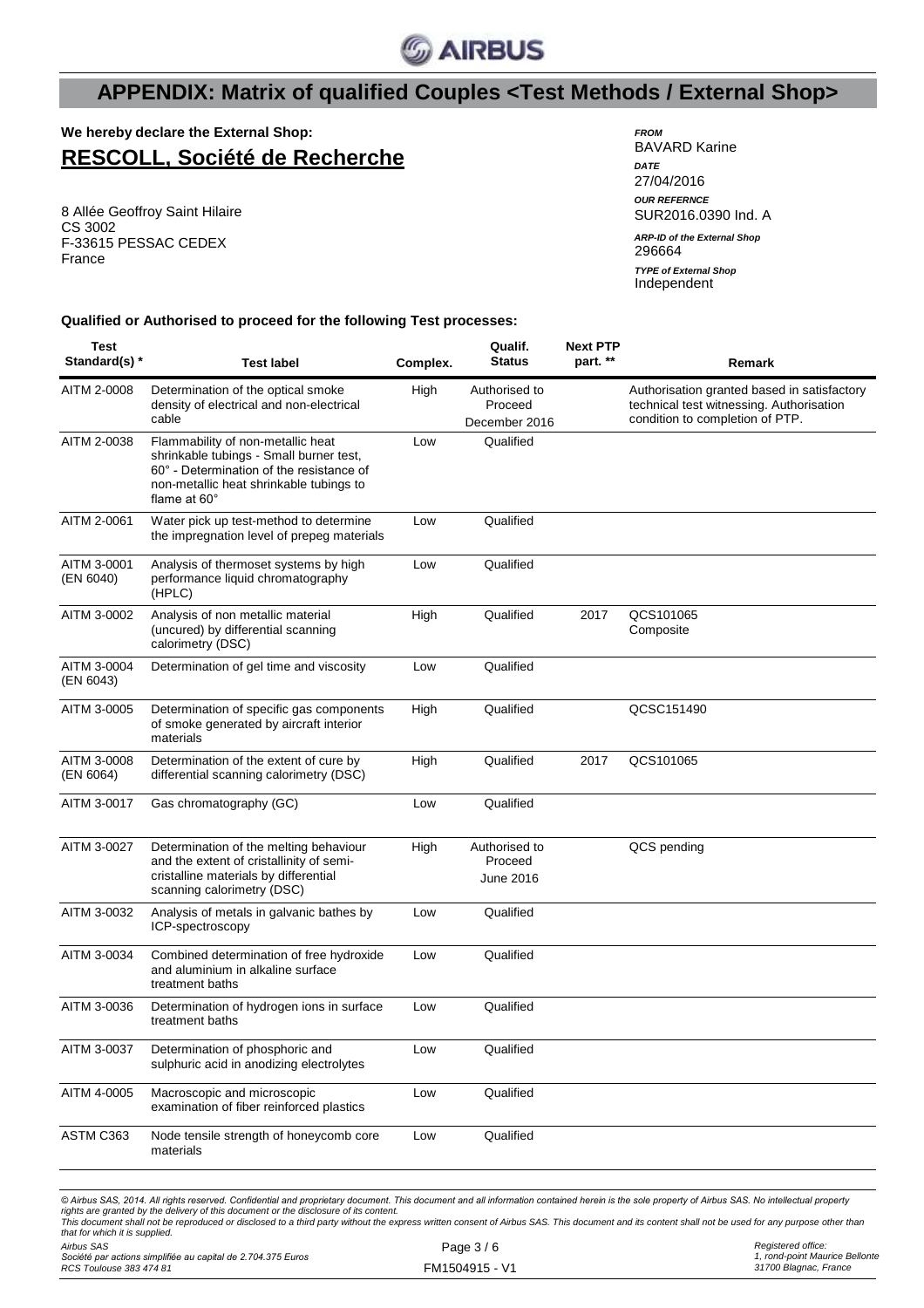

**We hereby declare the External Shop: RESCOLL, Société de Recherche**

8 Allée Geoffroy Saint Hilaire CS 3002 F-33615 PESSAC CEDEX France

| <b>FROM</b><br><b>BAVARD Karine</b>          |
|----------------------------------------------|
| <b>DATF</b><br>27/04/2016                    |
| <b>OUR REFERNCE</b><br>SUR2016.0390 Ind. A   |
| <b>ARP-ID of the External Shop</b><br>296664 |
| <b>TYPE of External Shop</b><br>Independent  |

**Qualified or Authorised to proceed for the following Test processes:**

| Test<br>Standard(s) *  | <b>Test label</b>                                                                                                                           | Complex. | Qualif.<br>Status                         | <b>Next PTP</b><br>part. ** | Remark                          |
|------------------------|---------------------------------------------------------------------------------------------------------------------------------------------|----------|-------------------------------------------|-----------------------------|---------------------------------|
| ASTM C365              | Flatwise compressive properties of<br>sandwich cores                                                                                        | Low      | Qualified                                 |                             |                                 |
| ASTM C393              | Core shear properties of sandwich<br>constructions by beam flexure                                                                          | Low      | Qualified                                 |                             |                                 |
| ASTM D1781             | Climbing drum peel for adhesives                                                                                                            | Low      | Qualified                                 |                             |                                 |
| ASTM D6641             | Compressive properties of polymer matrix<br>composite materials using a combined<br>loading compression (CLC) test fixture                  |          | Qualified                                 |                             |                                 |
| EN 2243-1              | Structural adhesives - Part 1: Single lap<br>shear                                                                                          | Low      | Qualified                                 | 2017                        |                                 |
| EN 2243-2              | Structural adhesives - Part 2: Peel metal-<br>metal                                                                                         | Low      | Authorised to<br>Proceed<br>December 2016 | 2016                        |                                 |
| EN 2243-3              | Structural adhesives - Part 3: Peeling test<br>metal-honeycomb core                                                                         | Low      | Qualified                                 | 2017                        |                                 |
| EN 2243-4              | Structural adhesives - Part 4: Metal-<br>honeycomb core flatwise tensile test                                                               | Low      | Qualified                                 | 2017                        |                                 |
| EN 2377 (ISO<br>14130) | Glass fibre reinforced plastics -<br>Determination of apparent interlaminar<br>shear strength                                               | Low      | Qualified                                 |                             | Composite                       |
| EN 2558                | Carbon fibre preimpregnates -<br>Determination of the volatile content                                                                      | Low      | Qualified                                 |                             |                                 |
| EN 2559                | Carbon fibre preimpregnates - Test<br>method for the determination of the resin<br>and fibre content and the mass of fibre<br>per unit area | Low      | Qualified                                 |                             |                                 |
| EN 2561                | Carbon Fibre reinforced plastics -<br>Unidirectional laminates - Tensile test<br>parallel to the fibre direction                            | Low      | Qualified                                 | 2016                        | Composite                       |
| EN 2562                | Carbon fibre reinforced plastics -<br>Unidirectional laminates - Flexural test<br>parallel to the fibre direction                           | Low      | Authorised to<br>Proceed<br>December 2016 | 2016                        | Composite                       |
| EN 2563                | Carbon fibre reinforced plastics -<br>Unidirectional laminates - determination<br>of apparent interlaminar shear strength                   | Low      | Qualified                                 | 2017                        |                                 |
| EN 2564                | Carbon fibre laminates - Determination of<br>the fibre, resin and void contents                                                             | Low      | Qualified                                 | 2017                        | Also according to IGC 04.26.230 |
| EN 2746                | Glass fibre reinforced plastics - Flexural<br>test - Three point bend method                                                                | Low      | Authorised to<br>Proceed<br>December 2016 | 2016                        | Composite                       |

*Airbus SAS* © Airbus SAS, 2014. All rights reserved. Confidential and proprietary document. This document and all information contained herein is the sole property of Airbus SAS. No intellectual property rights are granted by the delivery of this document or the disclosure of its content.<br>This document shall not be reproduced or disclosed to a third party without the express written consent of Airbus SAS. This document and *that for which it is supplied.*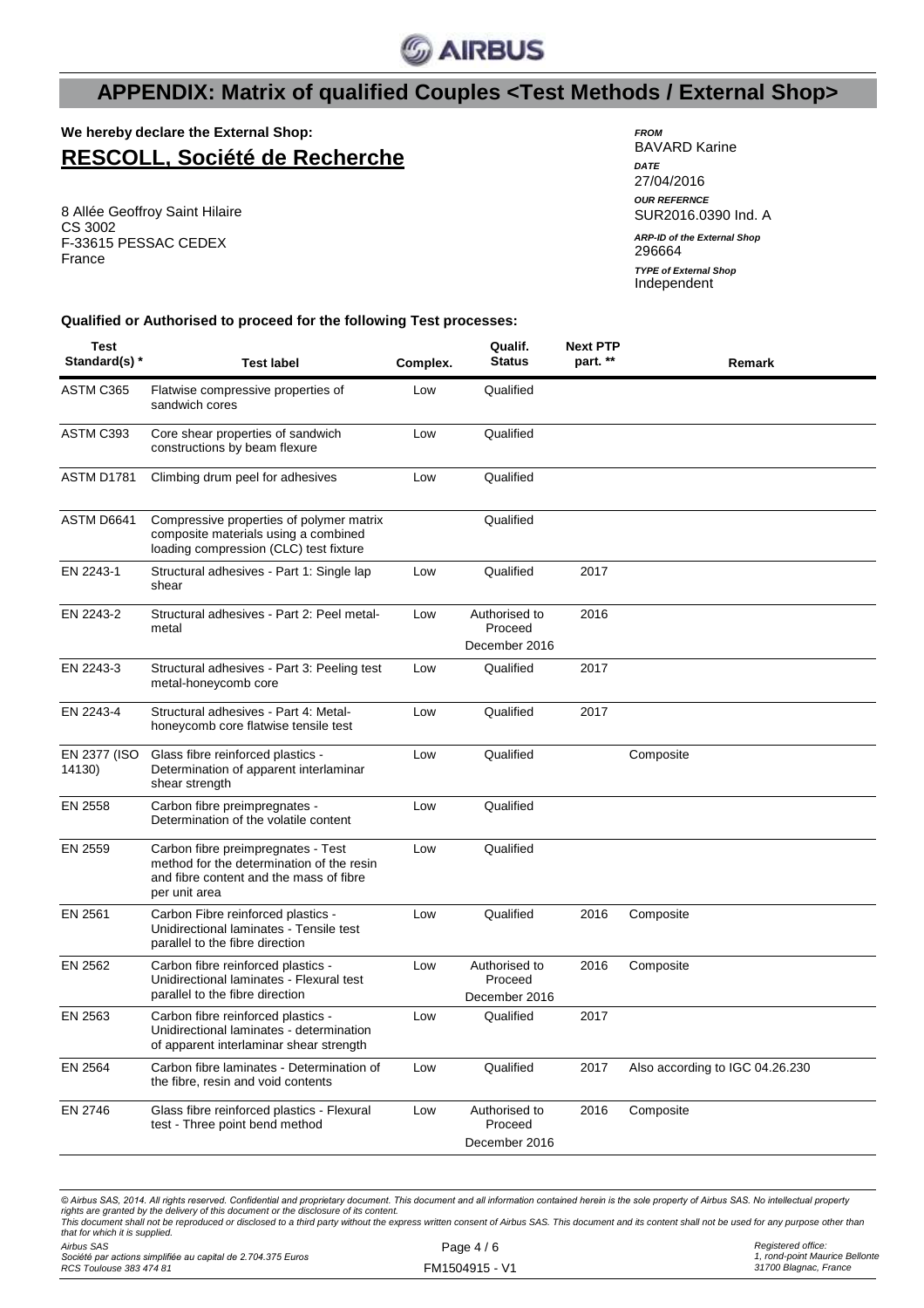

**We hereby declare the External Shop: RESCOLL, Société de Recherche**

8 Allée Geoffroy Saint Hilaire CS 3002 F-33615 PESSAC CEDEX France

| <b>FROM</b><br><b>BAVARD Karine</b>          |
|----------------------------------------------|
| <b>DATE</b><br>27/04/2016                    |
| <b>OUR REFERNCE</b><br>SUR2016.0390 Ind. A   |
| <b>ARP-ID of the External Shop</b><br>296664 |
| <b>TYPE of External Shop</b>                 |

*TYPE of External Shop*<br>Independent

### **Qualified or Authorised to proceed for the following Test processes:**

| <b>Test</b><br>Standard(s) *                 | <b>Test label</b>                                                                                                                                                                                                                                                                                                                                                                                                                                                                             | Complex. | Qualif.<br><b>Status</b>                  | <b>Next PTP</b><br>part. ** | Remark                                                         |
|----------------------------------------------|-----------------------------------------------------------------------------------------------------------------------------------------------------------------------------------------------------------------------------------------------------------------------------------------------------------------------------------------------------------------------------------------------------------------------------------------------------------------------------------------------|----------|-------------------------------------------|-----------------------------|----------------------------------------------------------------|
| EN 2850-B<br>(Pren) (ISO<br>14126-2)         | Carbon fibre thermosetting resin<br>unidirectional laminates - Compression<br>test parallel to fibre direction - Method B                                                                                                                                                                                                                                                                                                                                                                     | Low      | Qualified                                 | 2015                        |                                                                |
| EN 827                                       | Adhesives - Determination of<br>conventional solids content and constant<br>mass solids content                                                                                                                                                                                                                                                                                                                                                                                               | Low      | Qualified                                 |                             |                                                                |
| ISO 11357-2                                  | Plastics - Differential scanning calorimetry<br>(DSC) - Part 2: Determination of glass<br>transition                                                                                                                                                                                                                                                                                                                                                                                          | Low      | Qualified                                 |                             |                                                                |
| ISO 11357-3                                  | Plastics - Differential scanning calorimetry<br>(DSC) - Part 3: Determination of<br>temperature and enthalpy of melting and<br>crystallization                                                                                                                                                                                                                                                                                                                                                | Low      | Qualified                                 |                             |                                                                |
| ISO 11358                                    | Plastics - Thermogravimetry (TG) of<br>polymers                                                                                                                                                                                                                                                                                                                                                                                                                                               | Low      | Qualified                                 |                             | Composite                                                      |
| ISO 1183-1                                   | Plastics - Methods for determining the<br>density of non-cellular plastics - Part 1:<br>Immersion method, liquid pyknometer<br>method and titration method                                                                                                                                                                                                                                                                                                                                    | Low      | Qualified                                 |                             | Composite (A)<br>Plastiques                                    |
| ISO 14125                                    | Fiber reinforced plastic composites -<br>Determination of flexural properties                                                                                                                                                                                                                                                                                                                                                                                                                 | Low      | Qualified                                 |                             |                                                                |
| <b>ISO 178</b>                               | Plastics - Determination of flexural<br>properties                                                                                                                                                                                                                                                                                                                                                                                                                                            | Low      | Qualified                                 |                             |                                                                |
| ISO 1923                                     | Cellular plastics and rubbers -<br>Determination of linear dimensions                                                                                                                                                                                                                                                                                                                                                                                                                         | Low      | Qualified                                 |                             |                                                                |
| ISO 2409                                     | Paints and varnishes - Cross-cut test                                                                                                                                                                                                                                                                                                                                                                                                                                                         | Low      | Authorised to<br>Proceed<br>December 2016 | 2016                        | 2016 PTP mandatory -> if no participation,<br>disqualification |
| ISO 2812-2                                   | Paints and varnishes - Determination of<br>resistance to liquids - Part 2: Water<br>immersion method                                                                                                                                                                                                                                                                                                                                                                                          | Low      | Authorised to<br>Proceed<br>December 2016 | 2016                        | 2016 PTP mandatory -> if no participation,<br>disqualification |
| <b>ISO 4578</b>                              | Adhesives - Determination of peel<br>resistance of high-strength adhesive<br>bonds - Floating roller method                                                                                                                                                                                                                                                                                                                                                                                   | Low      | Qualified                                 |                             |                                                                |
| <b>ISO 4587</b>                              | Adhesive - Determination of tensile lap-<br>shear strength of rigid-to-rigid bonded<br>assemblies                                                                                                                                                                                                                                                                                                                                                                                             | Low      | Qualified                                 |                             |                                                                |
| ISO 527-5                                    | Determination of tensile properties - Part<br>5: Test conditions for unidirectional fibre-<br>reinforced plastic composites                                                                                                                                                                                                                                                                                                                                                                   | Low      | Qualified                                 |                             | Composite                                                      |
| <b>ISO 604</b>                               | Plastics - Determination of compressive<br>properties                                                                                                                                                                                                                                                                                                                                                                                                                                         | Low      | Qualified                                 |                             |                                                                |
| <b>ISO 844</b>                               | Rigid cellular plastics - Determination of<br>compression properties                                                                                                                                                                                                                                                                                                                                                                                                                          | Low      | Qualified                                 |                             |                                                                |
| that for which it is supplied.<br>Airbus SAS | © Airbus SAS, 2014. All rights reserved. Confidential and proprietary document. This document and all information contained herein is the sole property of Airbus SAS. No intellectual property<br>rights are granted by the delivery of this document or the disclosure of its content.<br>This document shall not be reproduced or disclosed to a third party without the express written consent of Airbus SAS. This document and its content shall not be used for any purpose other than |          | Page 5/6                                  |                             | Registered office:                                             |
|                                              |                                                                                                                                                                                                                                                                                                                                                                                                                                                                                               |          |                                           |                             |                                                                |